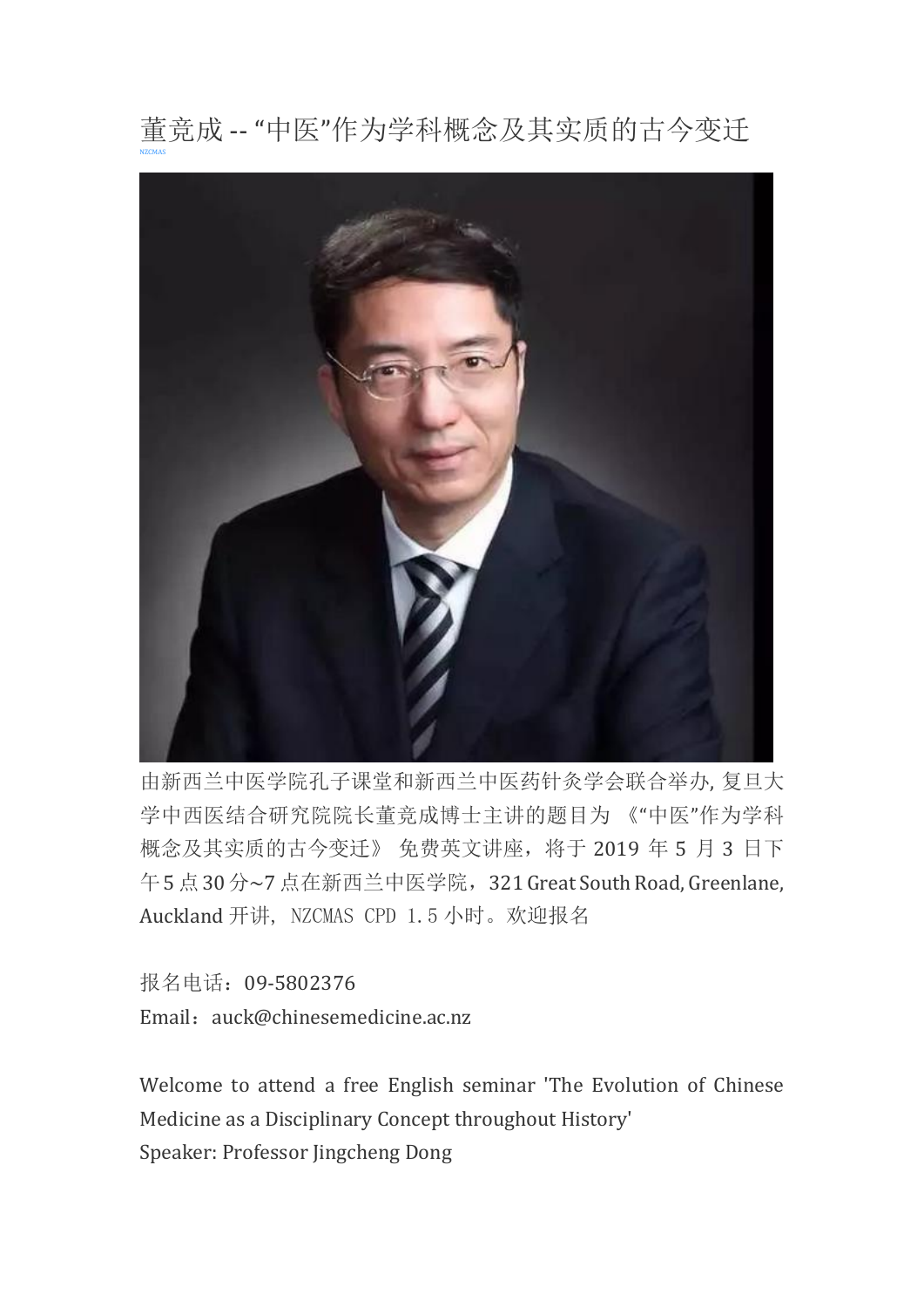This seminar is hosted by the Confucius Classroom at New Zealand College of Chinese Medicine & New Zealand Chinese Medicine and Acupuncture Society.

Location: New Zealand College of Chinese Medicine, Room1~3, Level1 321 Great South Road, Greenlane, Auckland,

Time: 5:30pm to 7:00pm, 3rd May 2019.

Register phone: 09-5802376

Email: [auck@chinesemedicine.ac.nz](mailto:auck@chinesemedicine.ac.nz)

## NZCMAS CPD 1.5 hours.

董竞成,教授,博导,博士后流动站站长。复旦大学国家"双一流"及上 海市高峰学科-中西医结合学科带头人,复旦大学中西医结合研究院院 长,复旦大学临床医学院中西医结合系(临床)主任,华山医院中西 医结合科主任,世界卫生组织复旦大学传统医学合作中心主任。国家 "973"计划项目首席科学家,卫生部国家临床重点专科负责人,教育部 高等学校中西医结合类教学指导委员会副主任委员,国家中医药管理 局重点学科建设负责人,世界华人医师协会理事,世界华人中医医师 协会副会长兼秘书长,中国中西医结合学会理事兼呼吸病专业委员会 主任委员,中国医促会中医分会副会长,《传统与现代医学》(英文 版)杂志主编。主要从事中西医结合肺病、肿瘤、老年病的诊治及相 关基础研究,也从事中药新药的开发,以及多个民族传统医学比较研 究和中国传统医学整体架构的研究。发表论文 230 余篇(其中 SCl 文 章 80余篇), 获得省部级以上奖项 5 项, 专利及软件著作权 6 项, 主 编专著多部。

Professor Jingcheng DONG, Postdoctoral Station Chief. National Double First-class in Fudan University and Shanghai Peak Discipline-Leader in Integrated Traditional Chinese and Western Medicine, Dean of Fudan University School of Integrated Chinese and Western Medicine, Director of Department of Integrated Traditional Chinese and Western Medicine, Fudan University School of Clinical Medicine, Director of Huashan Hospital Integrated Traditional Chinese and Western Medicine Department, Fudan University, Director of Traditional Medicine Cooperative Center of World Health Organisation. Chief Scientist of the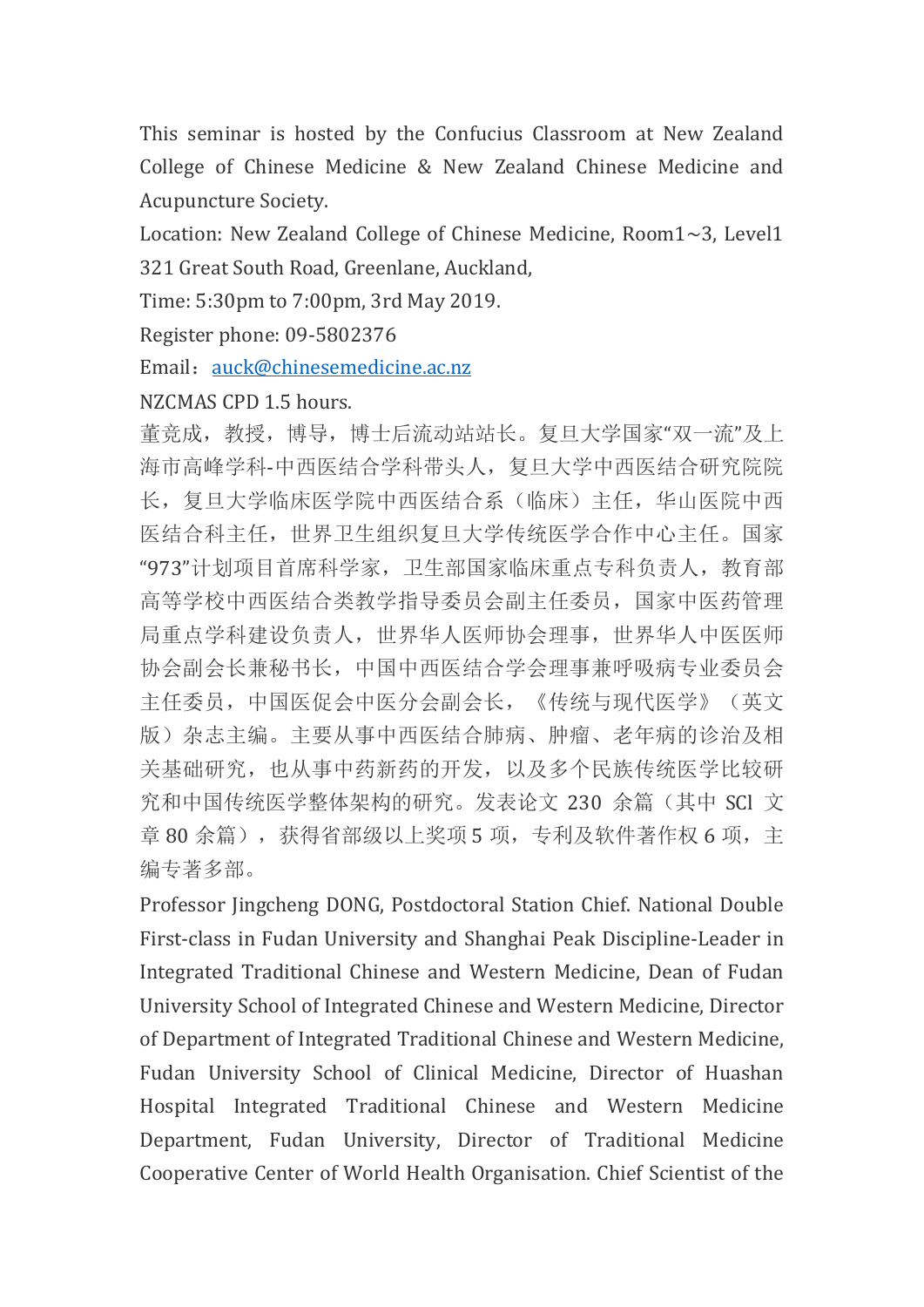National '973' Program, Head of the National Key Clinical Specialty of the Ministry of Health, Vice-Chairman of the Steering Committee for Integrated Teaching of Traditional Chinese and Western Medicine, Head of

the Construction of Key Subjects of the National Administration of Traditional Chinese Medicine, Director of the World Association of Chinese Physicians, Vice-President and Secretary-General of the World Chinese Medical Doctors Association, Chairman of the Chinese Society for Integrative Medicine and Chairman of the Respiratory Disease Professional Committee, Vice-President of the Chinese Medical Association, Editor-inChief of Traditional and Modern Medicine. Mainly engaged in integrated traditional Chinese and western medicine lung disease, tumor, geriatric disease diagnosis and treatment and related basic research, but also engaged in the development of new Chinese medicine, as well as a number of national traditional medicine comparative research and Chinese traditional medicine overall framework research. He has published more

than 230 papers, including more than 80 articles on SCl, and has won 5 awards at the provincial and ministerial level and 6 patents and software copyrights, and edited several books.